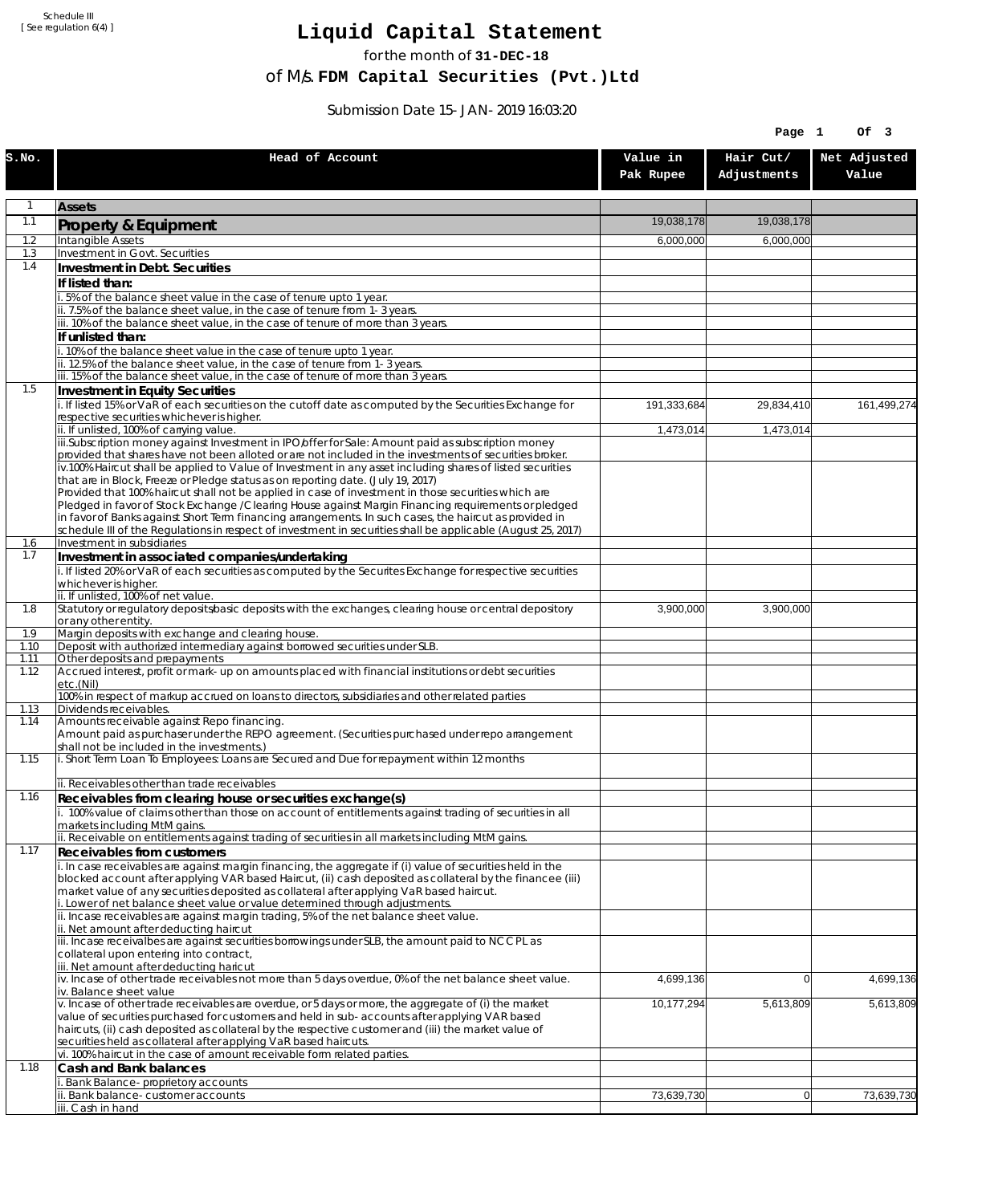Schedule III [ See regulation 6(4) ]

## **Liquid Capital Statement**

for the month of **31-DEC-18**

of M/s. **FDM Capital Securities (Pvt.)Ltd**

Submission Date 15-JAN-2019 16:03:20

|                |                                                                                                                                                                                                                                                                                                                                                                                                                                                                                                                                                                                                                                                                                                                             |                       | Page 2                   | Of 3                  |
|----------------|-----------------------------------------------------------------------------------------------------------------------------------------------------------------------------------------------------------------------------------------------------------------------------------------------------------------------------------------------------------------------------------------------------------------------------------------------------------------------------------------------------------------------------------------------------------------------------------------------------------------------------------------------------------------------------------------------------------------------------|-----------------------|--------------------------|-----------------------|
| S.NO.          | Head of Account                                                                                                                                                                                                                                                                                                                                                                                                                                                                                                                                                                                                                                                                                                             | Value in<br>Pak Rupee | Hair Cut/<br>Adjustments | Net Adjusted<br>Value |
| 1.19           | <b>Total Assets</b>                                                                                                                                                                                                                                                                                                                                                                                                                                                                                                                                                                                                                                                                                                         | 310,261,036           | 65,859,411               | 245,451,949           |
| $\overline{2}$ | Liabilities                                                                                                                                                                                                                                                                                                                                                                                                                                                                                                                                                                                                                                                                                                                 |                       |                          |                       |
| 2.1            | Trade Payables                                                                                                                                                                                                                                                                                                                                                                                                                                                                                                                                                                                                                                                                                                              |                       |                          |                       |
|                | Payable to exchanges and clearing house                                                                                                                                                                                                                                                                                                                                                                                                                                                                                                                                                                                                                                                                                     |                       |                          |                       |
|                | . Payable against leveraged market products<br>iii. Payable to customers                                                                                                                                                                                                                                                                                                                                                                                                                                                                                                                                                                                                                                                    | 72.671.880            | $\overline{0}$           | 72,671,880            |
| 2.2            | <b>Current Liabilities</b>                                                                                                                                                                                                                                                                                                                                                                                                                                                                                                                                                                                                                                                                                                  |                       |                          |                       |
|                | Statutory and regulatory dues<br>ii. Accruals and other payables                                                                                                                                                                                                                                                                                                                                                                                                                                                                                                                                                                                                                                                            |                       |                          |                       |
|                | ii. Short-term borrowings                                                                                                                                                                                                                                                                                                                                                                                                                                                                                                                                                                                                                                                                                                   | 60,737,673            | $\overline{0}$           | 60,737,673            |
|                | iv. Current portion of subordinated loans                                                                                                                                                                                                                                                                                                                                                                                                                                                                                                                                                                                                                                                                                   |                       |                          |                       |
|                | v. Current portion of long term liabilities<br>vi. Deferred Liabilities                                                                                                                                                                                                                                                                                                                                                                                                                                                                                                                                                                                                                                                     |                       |                          |                       |
|                | vii. Provision for bad debts                                                                                                                                                                                                                                                                                                                                                                                                                                                                                                                                                                                                                                                                                                |                       |                          |                       |
|                | viii. Provision for taxation                                                                                                                                                                                                                                                                                                                                                                                                                                                                                                                                                                                                                                                                                                |                       |                          |                       |
| 2.3            | ix. Other liabilities as per accounting principles and included in the financial statements<br>Non-Current Liabilities                                                                                                                                                                                                                                                                                                                                                                                                                                                                                                                                                                                                      |                       |                          |                       |
|                | i. Long-Term financing                                                                                                                                                                                                                                                                                                                                                                                                                                                                                                                                                                                                                                                                                                      |                       |                          |                       |
|                | a. Long-Term financing obtained from financial instituion: Long term portion of financing obtained from<br>a financial institution including amount due against finance lease                                                                                                                                                                                                                                                                                                                                                                                                                                                                                                                                               |                       |                          |                       |
|                | b. Other long-term financing                                                                                                                                                                                                                                                                                                                                                                                                                                                                                                                                                                                                                                                                                                | 2,500,000             | $\overline{0}$           | 2,500,000             |
|                | ii. Staff retirement benefits<br>iii. Advance against shares for Increase in Capital of Securities broker: 100% haircut may be allowed in                                                                                                                                                                                                                                                                                                                                                                                                                                                                                                                                                                                   |                       |                          |                       |
|                | respect of advance against shares if:                                                                                                                                                                                                                                                                                                                                                                                                                                                                                                                                                                                                                                                                                       |                       |                          |                       |
|                | a. The existing authorized share capital allows the proposed enhanced share capital<br>b. Boad of Directors of the company has approved the increase in capital                                                                                                                                                                                                                                                                                                                                                                                                                                                                                                                                                             |                       |                          |                       |
|                | c. Relevant Regulatory approvals have been obtained                                                                                                                                                                                                                                                                                                                                                                                                                                                                                                                                                                                                                                                                         |                       |                          |                       |
|                | d. There is no unreasonable delay in issue of shares against advance and all regulatory requirements                                                                                                                                                                                                                                                                                                                                                                                                                                                                                                                                                                                                                        |                       |                          |                       |
|                | relating to the increase in paid up capital have been completed.<br>e. Auditor is satisfied that such advance is against the increase of capital.                                                                                                                                                                                                                                                                                                                                                                                                                                                                                                                                                                           |                       |                          |                       |
|                | iv. Other liabilities as per accounting principles and included in the financial statements                                                                                                                                                                                                                                                                                                                                                                                                                                                                                                                                                                                                                                 |                       |                          |                       |
| 2.4            | Subordinated Loans                                                                                                                                                                                                                                                                                                                                                                                                                                                                                                                                                                                                                                                                                                          |                       |                          |                       |
|                | . 100% of Subordinated loans which fulfill the conditions specified by SECP are allowed to be deducted:<br>The Schedule III provides that 100% haircut will be allowed against subordinated Loans which fulfill the<br>conditions specified by SECP. In this regard, following conditions are specified:<br>a. Loan agreement must be executed on stamp paper and must clearly reflect the amount to be repaid<br>after 12 months of reporting period<br>b. No haircut will be allowed against short term portion which is repayable within next 12 months.<br>c. In case of early repayment of loan, adjustment shall be made to the Liquid Capital and revised Liquid<br>Capital statement must be submitted to exchange. |                       |                          |                       |
|                | ii. Subordinated loans which do not fulfill the conditions specified by SECP                                                                                                                                                                                                                                                                                                                                                                                                                                                                                                                                                                                                                                                |                       |                          |                       |
| 2.5            | <b>Total Liabilites</b>                                                                                                                                                                                                                                                                                                                                                                                                                                                                                                                                                                                                                                                                                                     | 135,909,553           | $\mathbf{0}$             | 135,909,553           |
| 3              | Ranking Liabilities Relating to:                                                                                                                                                                                                                                                                                                                                                                                                                                                                                                                                                                                                                                                                                            |                       |                          |                       |
| 3.1            | Concentration in Margin Financing                                                                                                                                                                                                                                                                                                                                                                                                                                                                                                                                                                                                                                                                                           |                       |                          |                       |
|                | The amount calculated client-to- client basis by which any amount receivable from any of the                                                                                                                                                                                                                                                                                                                                                                                                                                                                                                                                                                                                                                |                       |                          |                       |
|                | financees exceed 10% of the aggregate of amounts receivable from total financees.                                                                                                                                                                                                                                                                                                                                                                                                                                                                                                                                                                                                                                           |                       |                          |                       |
| 3.2            | Concentration in securites lending and borrowing<br>The amount by which the aggregate of:                                                                                                                                                                                                                                                                                                                                                                                                                                                                                                                                                                                                                                   |                       |                          |                       |
|                | (i) Amount deposited by the borrower with NCCPL                                                                                                                                                                                                                                                                                                                                                                                                                                                                                                                                                                                                                                                                             |                       |                          |                       |
|                | (Ii) Cash margins paid and                                                                                                                                                                                                                                                                                                                                                                                                                                                                                                                                                                                                                                                                                                  |                       |                          |                       |
|                | (iii) The market value of securities pledged as margins exceed the 110% of the market value of shares<br>borrowed                                                                                                                                                                                                                                                                                                                                                                                                                                                                                                                                                                                                           |                       |                          |                       |
| 3.3            | Net underwriting Commitments                                                                                                                                                                                                                                                                                                                                                                                                                                                                                                                                                                                                                                                                                                |                       |                          |                       |
|                | (a) in the case of right issuse: if the market value of securites is less than or equal to the subscription                                                                                                                                                                                                                                                                                                                                                                                                                                                                                                                                                                                                                 |                       |                          |                       |
|                | price; the aggregate of:<br>(i) the 50% of Haircut multiplied by the underwriting commitments and                                                                                                                                                                                                                                                                                                                                                                                                                                                                                                                                                                                                                           |                       |                          |                       |
|                | (ii) the value by which the underwriting commitments exceeds the market price of the securities.<br>In the case of rights issuse where the market price of securities is greater than the subscription price, 5% of                                                                                                                                                                                                                                                                                                                                                                                                                                                                                                         |                       |                          |                       |
|                | the Haircut multiplied by the net underwriting                                                                                                                                                                                                                                                                                                                                                                                                                                                                                                                                                                                                                                                                              |                       |                          |                       |
| 3.4            | (b) in any other case: 12.5% of the net underwriting commitments<br>Negative equity of subsidiary                                                                                                                                                                                                                                                                                                                                                                                                                                                                                                                                                                                                                           |                       |                          |                       |
| 3.5            | The amount by which the total assets of the subsidiary (excluding any amount due from the subsidiary)                                                                                                                                                                                                                                                                                                                                                                                                                                                                                                                                                                                                                       |                       |                          |                       |
|                | exceed the total liabilities of the subsidiary                                                                                                                                                                                                                                                                                                                                                                                                                                                                                                                                                                                                                                                                              |                       |                          |                       |
|                | Foreign exchange agreements and foreign currency positions                                                                                                                                                                                                                                                                                                                                                                                                                                                                                                                                                                                                                                                                  |                       |                          |                       |
|                | 5% of the net position in foreign currency. Net position in foreign currency means the difference of total<br>assets denominated in foreign cuurency less total liabilities denominated in foreign currency                                                                                                                                                                                                                                                                                                                                                                                                                                                                                                                 |                       |                          |                       |
| 3.6            | Amount Payable under REPO                                                                                                                                                                                                                                                                                                                                                                                                                                                                                                                                                                                                                                                                                                   |                       |                          |                       |
| 3.7            | Repo adjustment                                                                                                                                                                                                                                                                                                                                                                                                                                                                                                                                                                                                                                                                                                             |                       |                          |                       |